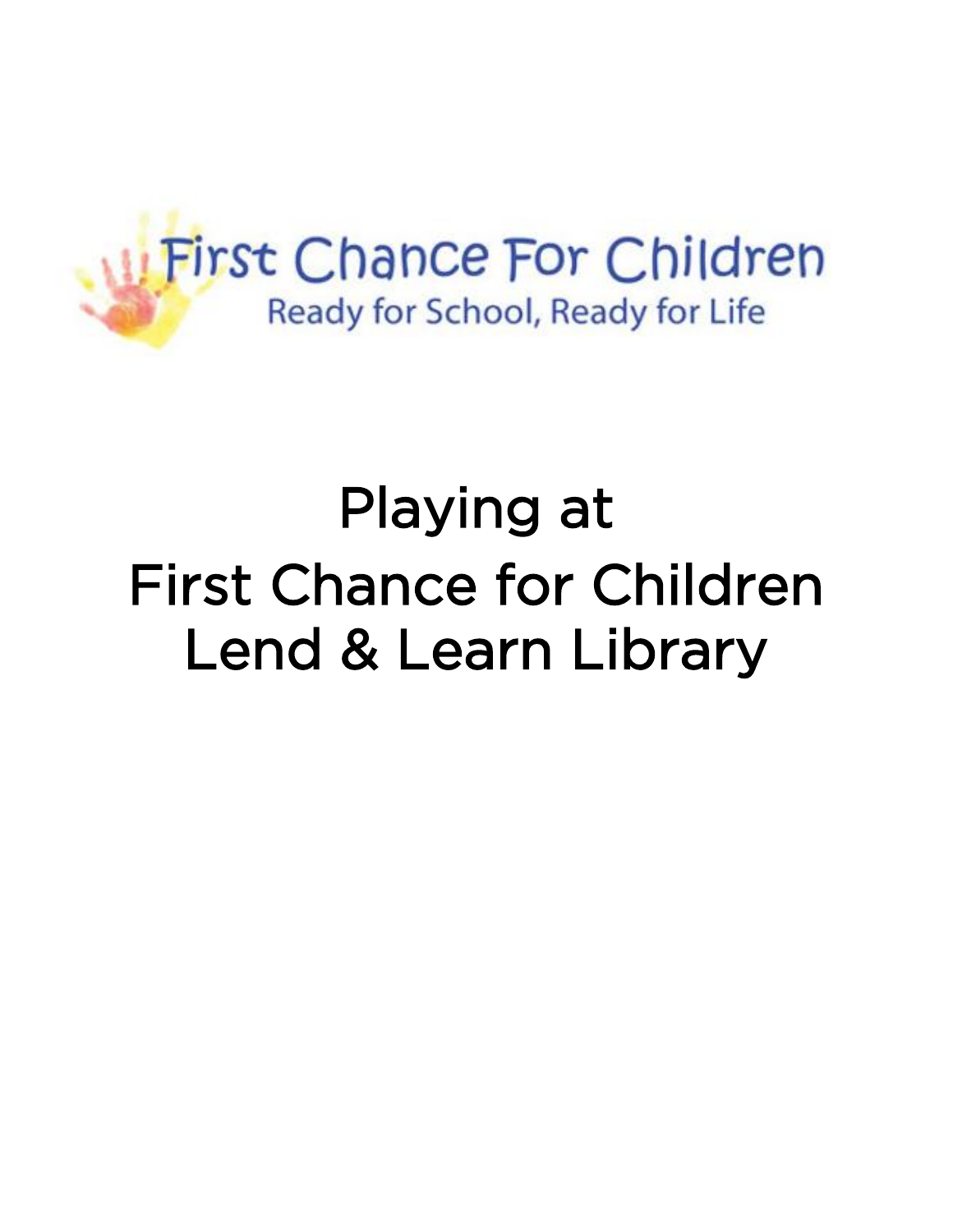

I will go to First Chance for Children to play at the Lend and Learn Toy Library.

I will follow directions. I will stay calm and be safe.

I will tell someone if I need or want anything.

I will stay with my family in the parking lot. I will walk in the door with my family.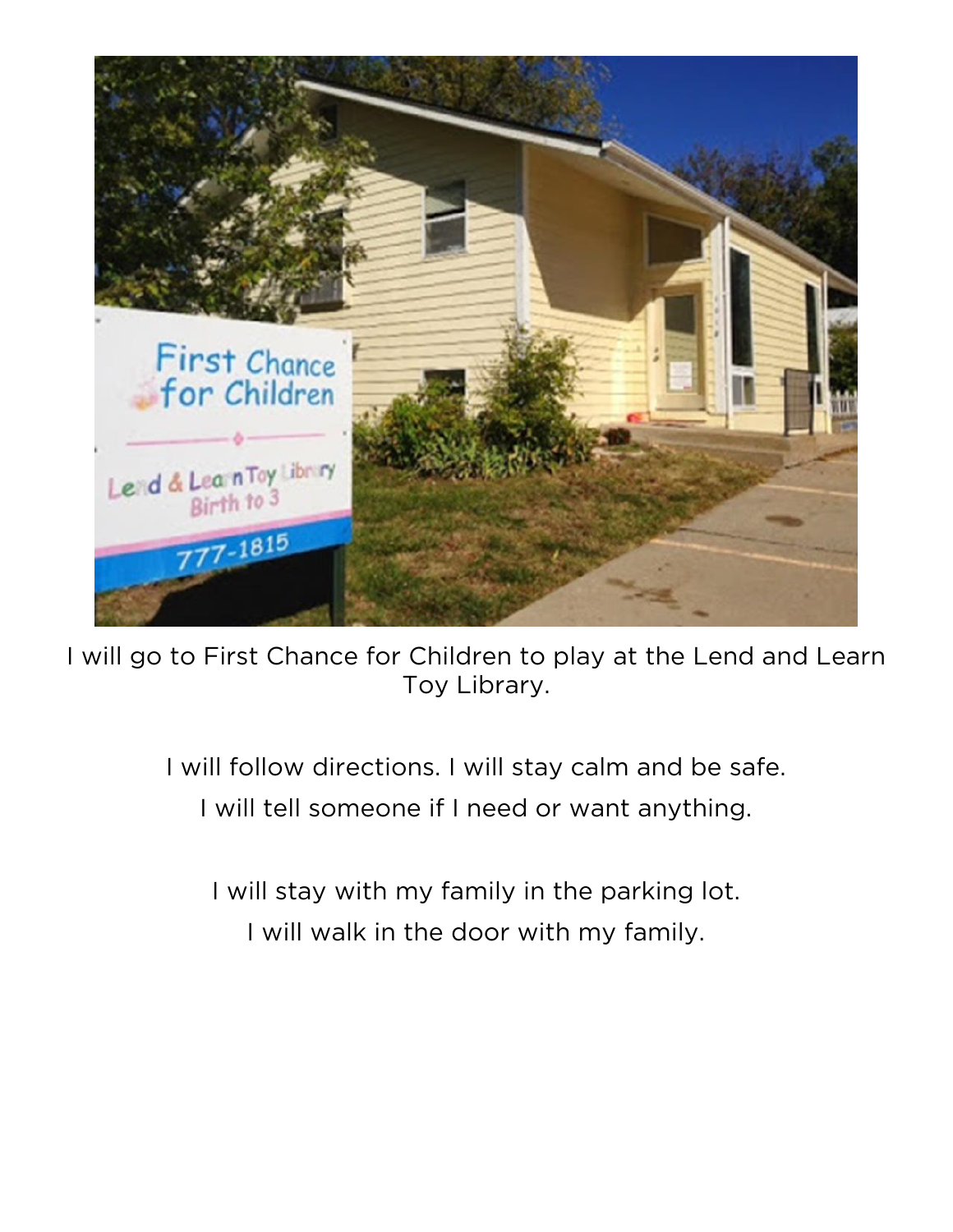First, we fill out a form and sign our name on a calendar.



This is where I will wait while my family fills out the paper and calendar. I will stay calm and be safe. I can ask for some toys to use while I wait.



Next, I can play with the toys. There are many choices. I can stay with my family while I play.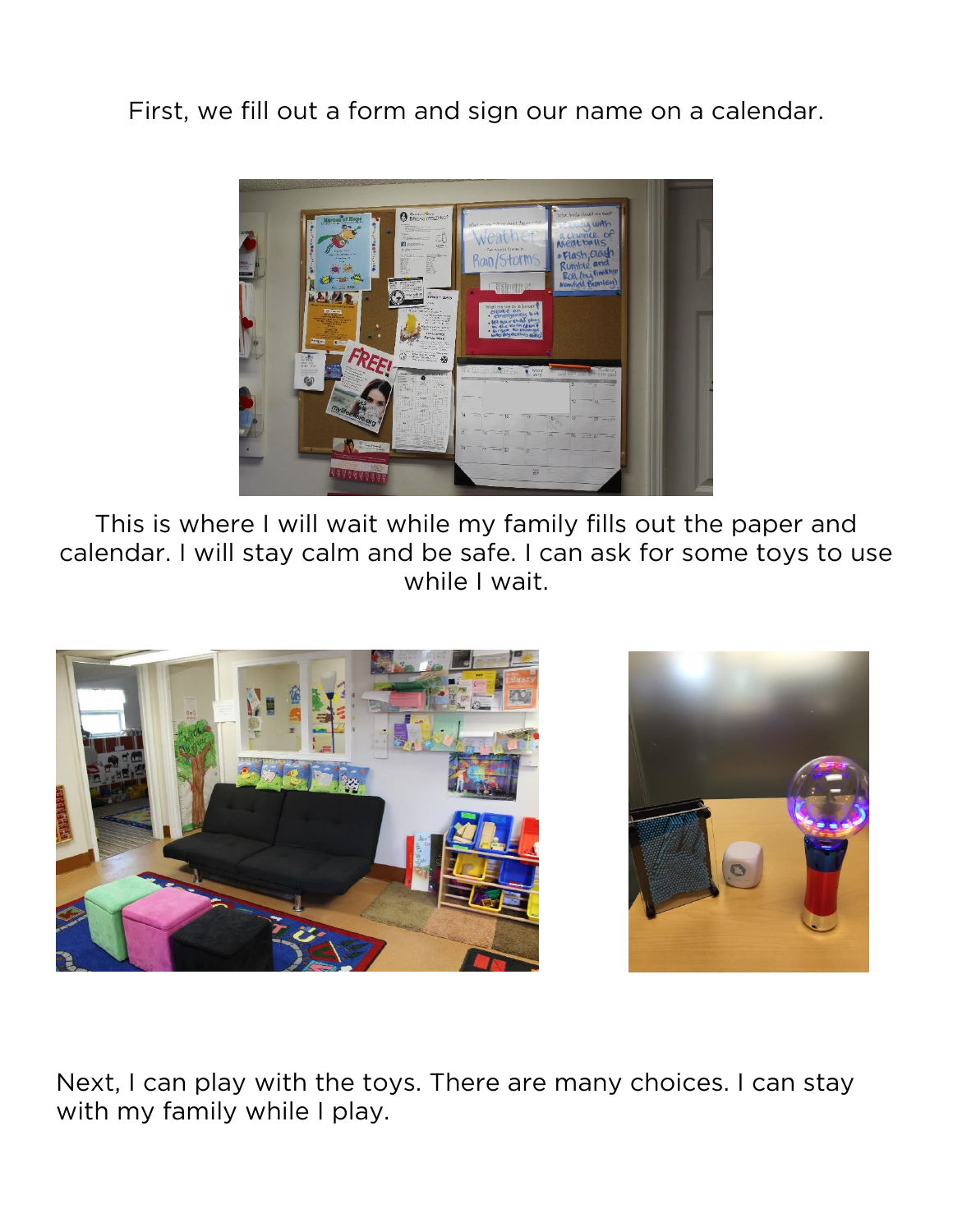There is a special room for babies to play in. I can stay calm and be safe near babies. I can share the toys.





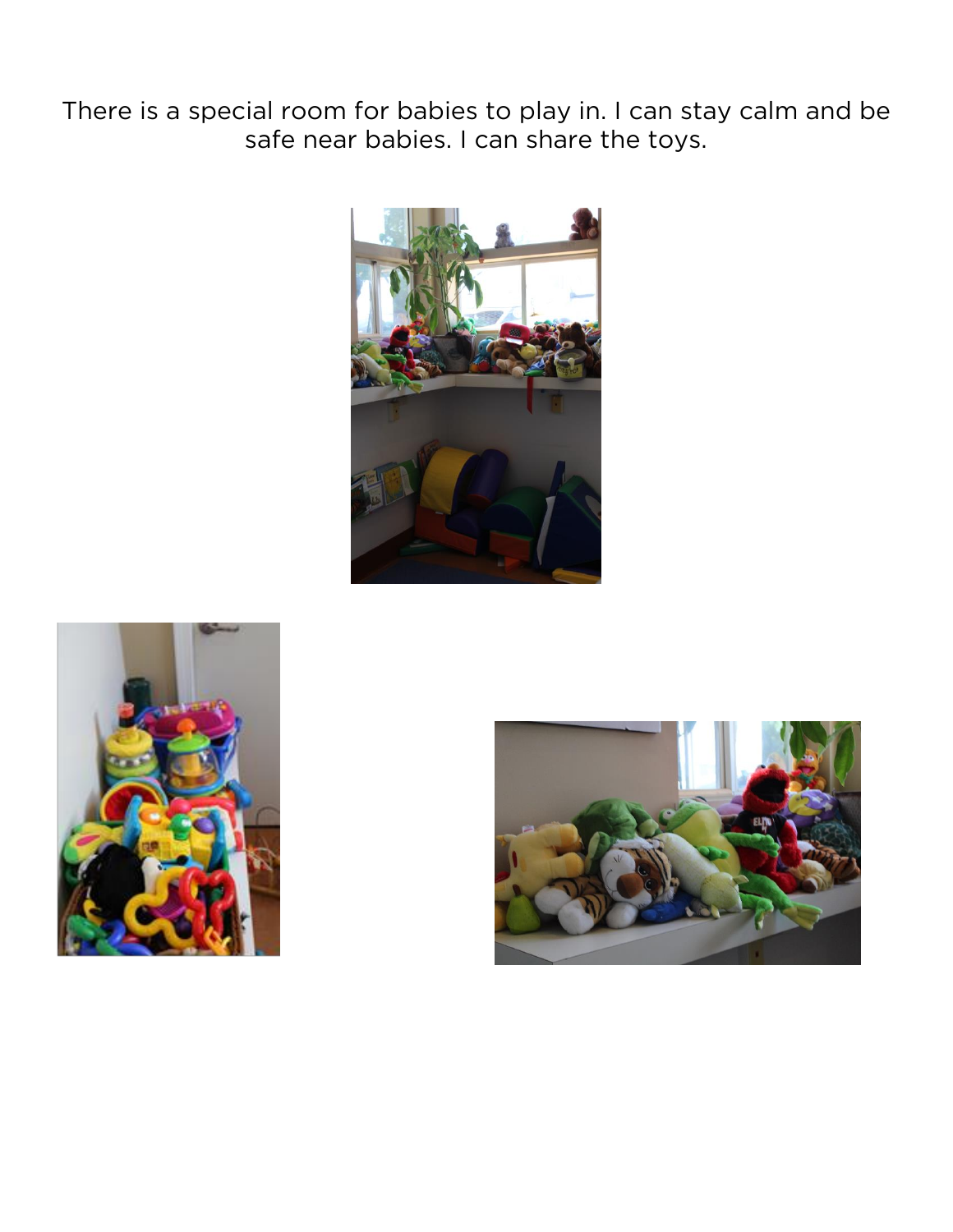I can do art. I will stay with my family while I do art. I will clean up after I am done with the art supplies.





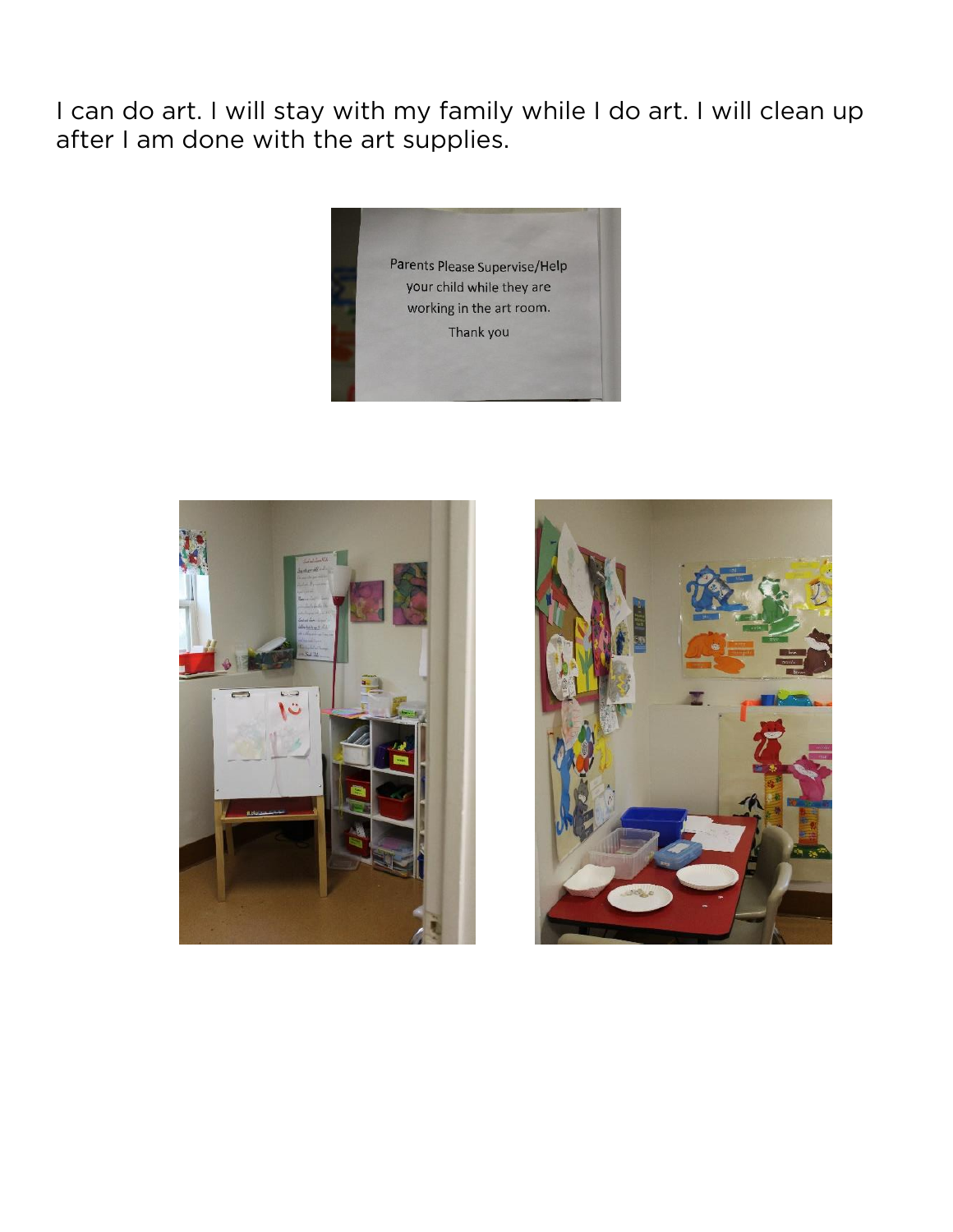I can play dress up, kitchen, doll house, animals, slide, or puppets. I will stay calm and be safe. I will share the toys. I can let someone know if I need or want anything.